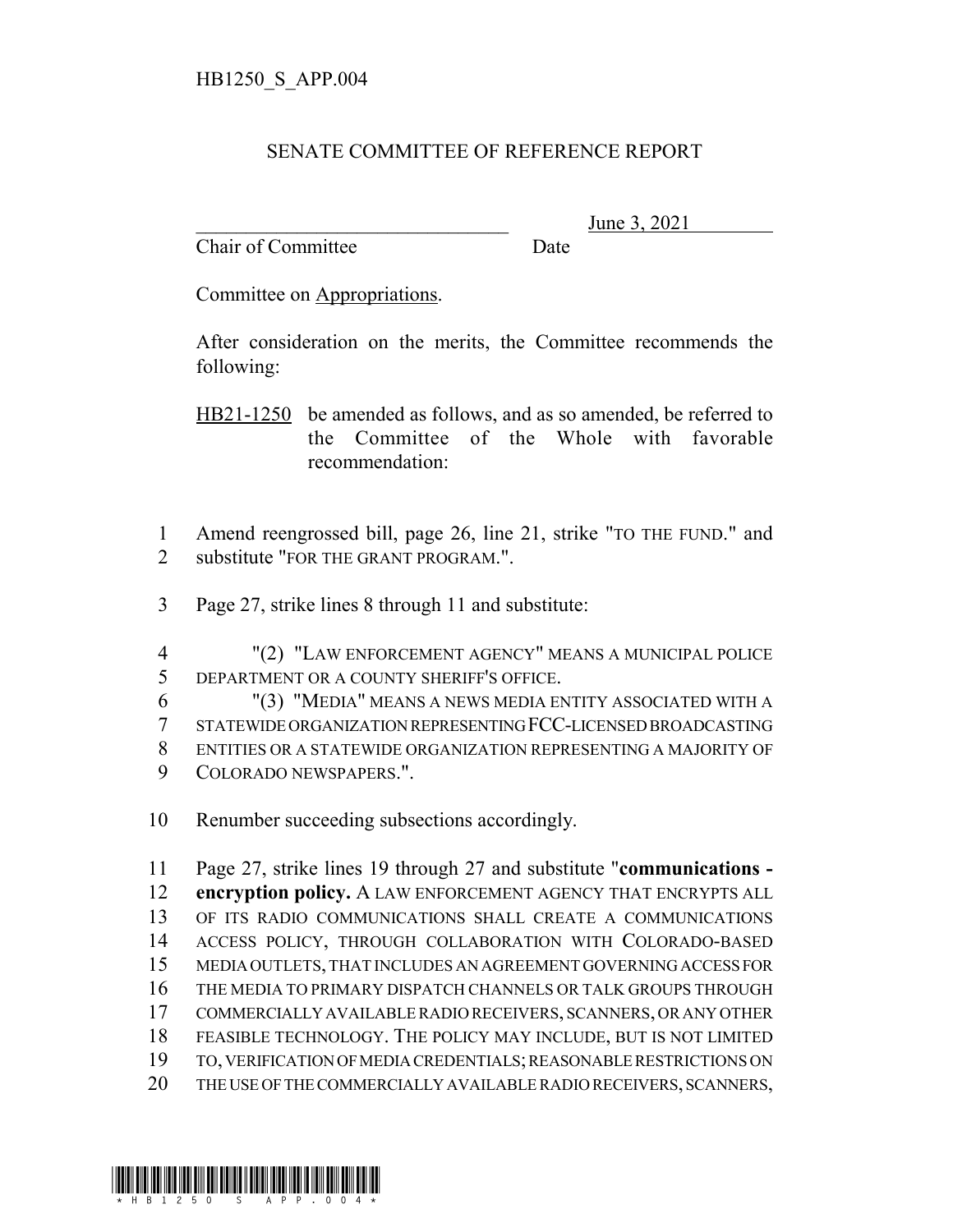OR OTHER FEASIBLE TECHNOLOGY; AND FINANCIAL OR OTHER COSTS RELATED TO THE SALE, LEASE, OR LOAN OF THE COMMERCIALLY AVAILABLE RADIO RECEIVERS, SCANNERS, OR ANY OTHER FEASIBLE TECHNOLOGY.".

Page 28, strike lines 1 through 4.

Page 28, strike lines 16 through 27 and substitute:

 "**SECTION 20. Appropriation.** (1) For the 2021-22 state fiscal year, \$4,065,016 is appropriated to the department of public safety. This appropriation consists of \$3,101,748 from the general fund and \$963,268 from the highway users tax fund created in section 43-4-201 (1)(a), 11 C.R.S., and appropriated pursuant to section  $43-4-201(3)(a)(I)(C)$  C.R.S. To implement this act, the department may use this appropriation as follows:

 (a) \$36,300 from the general fund for use by the executive director's office for leased space;

 (b) \$602,148 from the highway users tax fund for use by the Colorado state patrol for sergeants, technicians, and troopers, which amount is based on an assumption that the department will require an additional 6.0 FTE;

 (c) \$97,086 from the highway users tax fund for use by the Colorado state patrol for civilians, which amount is based on an assumption that the department will require an additional 2.0 FTE;

 (d) \$133,042 from the highway users tax fund for use by the Colorado state patrol for operating expenses;

 (e) \$34,380 from the highway users tax fund for use by the Colorado state patrol for vehicle lease payments;

 (f) \$96,612 from the highway users tax fund for use by the Colorado state patrol for state patrol training academy;

 (g) \$2,000,000 from the general fund for use by the division of criminal justice for body-worn camera grant program;

 (h) \$42,720 from the general fund for use by the Colorado bureau of investigation for vehicle lease payments;

 (i) \$611,779 from the general fund for use by the Colorado bureau of investigation for personal services related to laboratory and investigative services, which amount is based on an assumption that the department will require an additional 5.5 FTE;

 (j) \$319,817 from the general fund for use by the Colorado bureau of investigation for operating expenses related to laboratory and